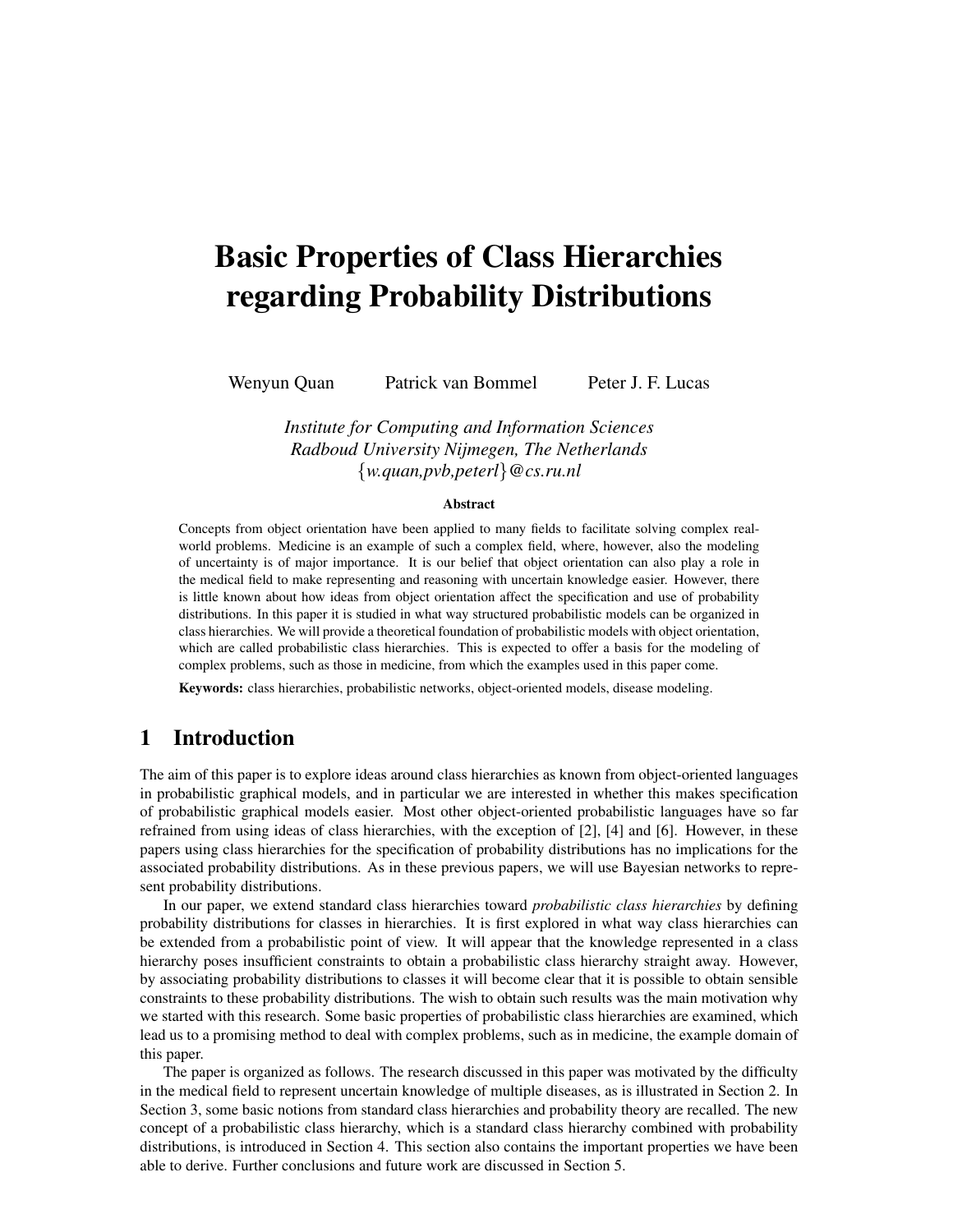

Figure 1: The graphical interpretation of two diseases: hypertension (left) and dementia (right).

# 2 Motivating Example

During the past decade, the presence of multiple disease, also known as *multimorbidity*, has become an increasingly important health-care problem in the modern, western society. In particularly, multimorbidity is the norm in the elderly patient. Unfortunately, medical knowledge whether contained in clinical guidelines or medical textbooks, is mostly organized around single disorders. That is why there are no guarantees whether an elderly patient receives appropriate treatment. Probabilistic graphical models support modeling knowledge of the interaction between multiple diseases, both in terms of manifestations and treatment actions and their effects, and also support the modeling of the temporal aspects of clinical guidelines. For instance, Figure 1 shows the graphical representations of knowledge about hypertension and dementia, with the vertices representing variables and arcs representing interactions between variables. We use different gray levels to categorize those variables. However, which interactions exist between these two disorders is not clear even though the models share some variables. Furthermore, a disadvantage of using a graphical representation of multiple diseases that does show such interactions is that it will become very complicated. The same holds for the associated probability distributions. There is, thus, a strong need to add levels of abstractions and means for reuse to Bayesian network representation in medicine, hence the notion of probabilistic class hierarchies developed in this paper.

# 3 Preliminaries

In this section, we review the standard theory of class hierarchies [1] and probability distributions [3].

## 3.1 Class Hierarchies

Classes and the relationships between classes are the starting point for any form of object orientation. Let U be a set of all classes, called the *universe*. We write  $c' \leq c$  to indicate that class  $c'$  is a *subclass* of class c. Note that  $\preceq$  possesses the properties of a *partial order*, i.e. reflexivity, transitivity and antisymmetry. A *proper subclass relation*  $\prec$  is a *weak partial order* that, in contract to  $\preceq$ , possesses irreflexivity and asymmetry.

Classes are used to define generic objects. These objects have properties that are shared by their instances. Such properties are defined by means of *attributes*, basically functions from classes to other classes. For class c with n attributes, we use the notation  $c(a_1 : c_1, \ldots, a_n : c_n)$  meaning that  $a_i$  is an attribute of class  $c$  having  $c_i$  as a type, or a class as we will say. We call them *class structures*. Classes may have no attribute at all, and then we write  $c(.)$ .  $A_c$  is used to denote the associated set of the attributes of c, e.g.  $A_c = \{a, a'\}$  if we have  $c(a : c', a' : c'')$ . For a class with no attribute, i.e.  $c(), A_c$  is defined as  $A_c = \{\epsilon\}$ , where  $\epsilon$  denotes the *empty attribute*. An attribute may occur in multiple classes, but is unique within any class.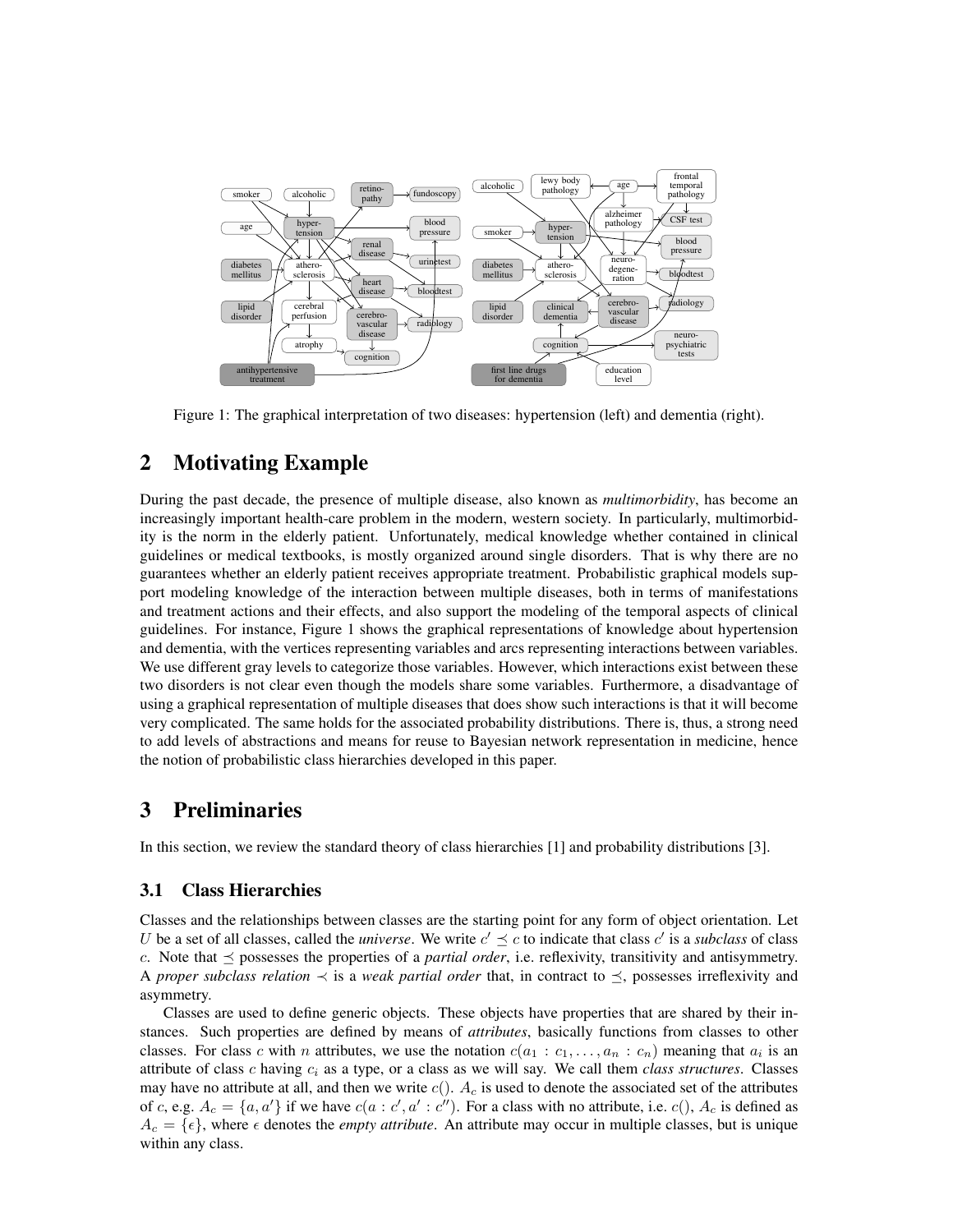A *class hierarchy* H is defined as a triple  $H = (C, \leq, S)$ , where S is the set of the class structures associated with the classes in  $C$ , and the partial order  $\preceq$  represents subclass relations. Given two classes  $c, c' \in C$  in a class hierarchy H with  $c' \preceq c$ , then  $c''' \preceq c''$  holds for all attribute  $a \in A_c$  with the class structures  $c(a : c'')$  and  $c'(a : c''')$ .

In the end, classes and class structures are meant to act as templates for instantiation, yielding *instances*. Instances of a class are meant to represent *individual* objects in the real world. For instances of objects, we use the notation  $i(a = i')$  given class structure  $c(a : c')$ , where i is an instance of class c and i' is an instance of c'. The instance-class relationship is denoted by  $i \ll c$ .

A *path* is a sequence σ of attributes, which yields meaningful class information. The concatenation of the empty attribute  $\epsilon$  with any attribute yields again the attribute, i.e.  $a.\epsilon = a$ . The *paths of attribute* a with respect to class c, denoted by  $\rho_c(a)$ , are defined as:

$$
\rho_c(a) = \begin{cases} \{a \cdot \sigma \mid \sigma \in \rho_{c'}(a')\} & \text{if } c(a:c') \in S; \\ \{\epsilon\} & \text{otherwise.} \end{cases}
$$

For instance, if we extend the above-mentioned class structures with  $c''(a': c''')$ , then the paths of a with respect to c is  $\rho_c(a) = \{a, a.a'\}$ . We can categorize the paths of an attribute with respect to a class into *extendable paths* and *non-extendable paths*. All paths with infinite length are extendable paths, the paths with finite length can be extendable, but can also be non-extendable. If the class structure of  $c''$  is  $c''(a': c)$  instead of  $c''(a': c''')$ , then the set of the paths of a with respect to c is infinite, i.e.  $\rho_c(a) = \{a, a.a', a.a'.a, a.a'.a.a', \ldots\}.$  We call the attributes having classes with no attributes *basic attributes*. The non-extendable paths are the paths terminating with basic attributes. The *final classes* of an attribute  $\alpha$  with respect to  $c$  are the classes of the last attributes on the finite paths of  $\alpha$ . Obviously, all final classes of non-extendable paths have no attributes.

The *interpretation* of a class *without* attributes, denoted by  $\Gamma(c)$ , translates to a set, e.g.  $\Gamma(nat) = N$ , i.e., the set of natural numbers. The *domain of an attribute* a *with respect to class c*, denoted by  $\delta_c(a)$ , is the Cartesian product of the interpretations of the non-extendable paths' final classes of this attribute with respect to c. The interpretation of a class *with* attributes is equivalent to the Cartesian product of the domains of all attributes with respect to this class, formally,  $\Gamma(c) = \times_{a \in A_c} \delta_c(a)$ . Given the classes c and c' with  $c' \preceq c$  and  $A_c$  as the set of the attributes of c, then  $\delta_{c'}(a) \subseteq \delta_c(a)$  holds for all  $a \in A_c$ , as a basic property of class hierarchies. Given two classes  $c$  and  $c'$  in the same class hierarchy, then  $c' \preceq c \Rightarrow \Gamma(c') \subseteq \Gamma(c)$  always holds. Therefore,  $c' \prec c \Rightarrow \Gamma(c') \subset \Gamma(c)$  also holds. In this case, there exists at least one attribute, e.g., a with  $\delta_{c'}(a) \subset \delta_c(a)$  We call such attributes the *characteristic attributes* of c regarding c'. We say that classes c and c' are *mutually exclusive*, if  $\Gamma(c) \cap \Gamma(c') = \emptyset$  holds. The union of two mutually exclusive classes c and c' is denoted by  $c \cup c'$ . Given a class c and a finite set of its subclasses C, the subclass set C is a *partition* of class c, if the equation  $c = \dot{\bigcup}_{c' \in C} c'$  holds.

#### 3.2 Probability Theory and Bayesian Networks

The set of all possible outcomes of an experiment is called the *sample space*, denoted by Ω. An *event* E is a subset of the sample space  $\Omega$ , but not all the subsets of  $\Omega$  are events. The collection of events can be considered as a subcollection  $\mathcal F$  of the set of all subsets of  $\Omega$ . We call a collection of subsets of  $\Omega$  a  $\sigma$ -field, denoted by  $\mathcal F$ , if it includes the empty set, the union of all subset of  $\mathcal F$  and the complement of all member of F. A *real-valued random variable* is a function  $X : \Omega \to \mathbb{R}$  with the property that  $\{\omega \in \Omega : X(\omega) \leq x\} \in \mathcal{F}$  for each  $x \in \mathbb{R}$ . We use upper case letters, e.g., X, to represent random variables, and lower case letters, e.g., x, to represent a specific values of X. The random variable X is called *discrete* if it takes values in some countable subset of R. The discrete random variable X has *probability mass function*  $f : \mathbb{R} \to [0, 1]$  given by  $f(x) = P(X = x)$ . A *cumulative distribution function* of a random variable X is a function  $F : \mathbb{R} \to [0,1]$  given by  $F(x) = P(X \leq x)$ . The random variable X is called *continuous* if its distribution function can be expressed as  $F(x) = \int_{-\infty}^{x} f(u) du$  with  $x \in \mathbb{R}$ for some integrable function  $f : \mathbb{R} \to [0, 1]$ , called the *probability density function* of X. Let E, E' and E<sup>n</sup> be three events, such that  $E = E' \cup E''$ . Now, from  $E' \subseteq E$ , it follows that  $P(E') \leq P(E)$ , as  $P(E) = P(E') + P(E'')$ . This basic property offers a natural start, but not more than that, to give a probabilistic interpretation to identical attributes of two subclasses of a given class (see below).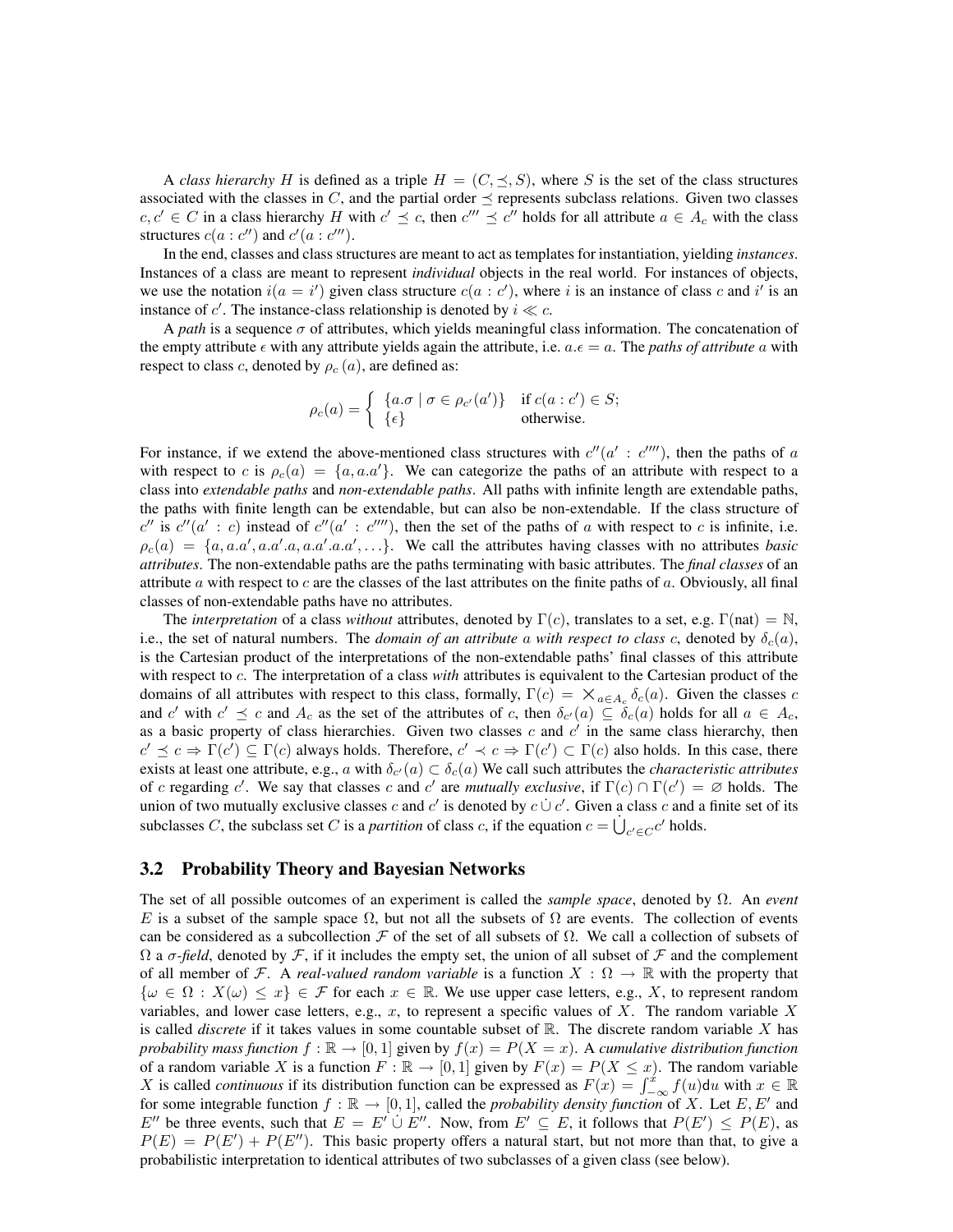Given two sets of the random variables X and Y , defined on the same probability space, the *joint distribution* of X and Y defines the probability of events in terms of both X and Y:  $P(X, Y)$ . Given the joint distribution of X and Y, the *marginal distribution* of X is calculated by summing (for discrete random variables) or integrating (for continuous random variables) the joint probability distribution over Y. If  $P(Y) > 0$ , then the *conditional probability* that X may occur given that Y has occurred is defined as  $P(X | Y) = P(X, Y)/P(Y)$ . Sets of the random variables X and Y are called *conditionally independent* given the set of random variables  $Z$  if the conditional probability of  $X$  given  $Y$  and  $Z$  is the same as the conditional probability of X given Z, i.e.  $P(X | Y, Z) = P(X | Z)$ . A conditional probability can be inversed using *Bayes' rule*:  $P(X | Y) = P(Y | X)P(X)/P(Y)$ .

A *Bayesian network* [5] is a probabilistic graphical model, denoted by  $\mathcal{B} = (G, X, P)$ , where  $G =$  $(V, E)$  is a directed, acyclic graph (DAG) with a set of vertices V and an edge relation  $E \subseteq V \times V$ , X denotes a set of variables, and  $P$  is the joint probability distribution of  $X$ , factored according to the structure of G. There is a 1–1 correspondence between sets  $V$  and  $X$ . The joint probability distribution of a Bayesian network can be calculated from the conditional probabilities using the chain rule.

# 4 Probabilistic Class Hierarchies

In the previous sections, we reviewed class hierarchies and probability theory. For standard class hierarchies, the property  $\Gamma(c') \subseteq \Gamma(c)$  if  $c' \preceq c$  is seen as the essential. In order to cope with the representation of uncertainty in such an object-oriented framework, we need to somehow associate classes and attributes with probability distributions. This will lead us towards *probabilistic class hierarchies*. In the following section, we will introduce ideas and examples on how class hierarchies can be associated to probability distributions. Subsequently, formal properties are studied.

#### 4.1 Initial Ideas on Probabilistic Class Hierarchies

Koller and Pfeffer [4] use a so-called Bayesian network fragment in their object-oriented Bayesian networks, OOBNs for short, to describe the probabilistic relations between the attributes of an class. In the OOBN approach, a class with probability distributions is represented graphically by a DAG  $G_c = (V_c, E_c)$ , where  $V_c$  represents the set of vertices labeled with the random variable corresponding to attributes of class c, i.e.  $A_c$ .  $E_c \subseteq V_c \times V_c$  is the set of directed edges between the vertices, mirroring direct probabilistic interactions between attributes. The graph is a compact representation of the set of *independencies* that hold for the associated probability distribution  $P_c$  of the random variables corresponding to the attributes of c, that is why we call the graph an *independency structure*. In this paper, we use an attribute a of a class c as index to the corresponding random variables, i.e.  $X_a$ , which are denoted by the attributes' names initialed with capital letters in independency structures instead; and  $x_a$  denotes a possible value of  $X_a$ .

The random variable corresponding to an attribute is a real-valued function mapping the domain of this attribute with respect to a class into the real line R, i.e.,  $X_a : \delta_c(a) \to \mathbb{R}$ . Thus, due to the ordering of the real numbers, a total order is defined on the domain of each attribute. Let  $X_a$  and  $X_{a'}$  be the random variables corresponding to the attributes  $a$  and  $a'$ , respectively. Attribute  $a'$  is a *parent* of  $a$  with respect to class c, if there exists an arc from the vertex labeled with  $X_{a}$  to that labeled with  $X_a$ . We denote the set of parents of attribute a with respect to class c by  $\pi_c(a)$ . Let  $x_a$  and  $x_{a'}$  be a value of the random variables  $X_a$ and  $X_{a'}$ , respectively, with  $x_a, x_{a'} \in \mathbb{R}$ . If  $X_a$  is a discrete variable, the conditional probability distribution of a with respect to class c is equal to the probability mass function of  $X_a$ , i.e.

$$
P_c(X_a = x_a \mid \{X_{a'} = x_{a'} \mid a' \in \pi_c(a)\}) = f_{c.a}(x_a \mid \{x_{a' \in \pi_c(a)}\}).
$$

If  $X_a$  is a continuous variable, the conditional probability distribution of a with respect to class c is equal to the cumulative distribution function of  $X_a$ , i.e.

$$
P_c(X_a \le x_a \mid \{X_{a'} = x_{a'} \mid a' \in \pi_c(a)\}) = F_{c,a}(x_a \mid \{x_{a' \in \pi_c(a)}\}).
$$

The joint probability distribution of class  $c$  is equal to the product of the conditional distributions of all attributes of c. Similar to ordinary Bayesian networks, the independency structure defines the factorization of the joint distribution  $P_c({X_a}_{|a \in A_c})$  associated with the graph concerning class c.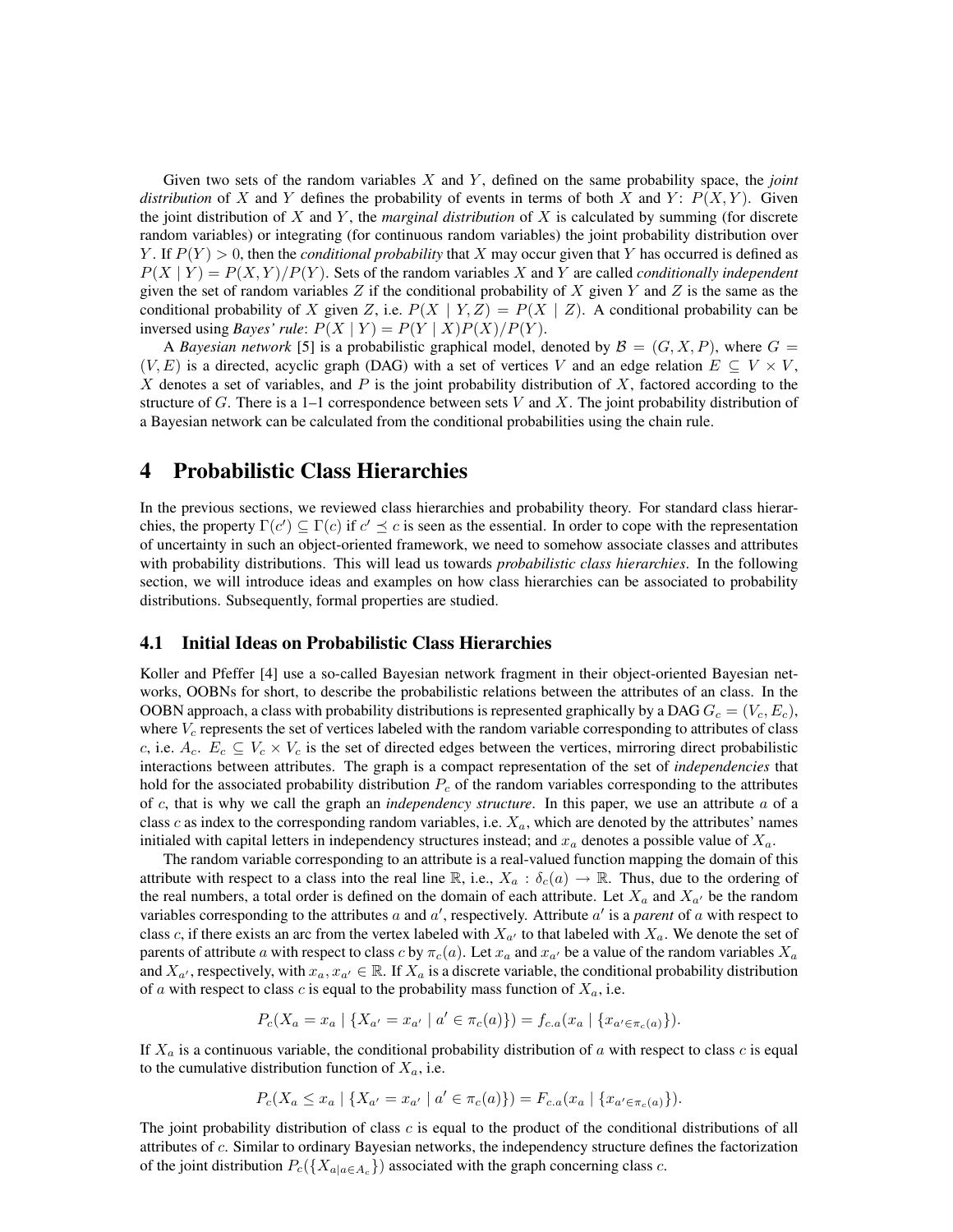

Figure 2: The independency structure of class person (left) and the structure of probabilistic class hierarchy person (right).

Example 4.1. *First, we give an example of a joint probability distribution associated to a class. The class structure of class* person *is defined as* person(age : 0..127,smoker : boolean, blood pressure : 70..200)*, where class* boolean *is without attributes and is thus interpreted as* Γ(boolean) = {true, false}*. The independency structure* G*<sup>p</sup> is shown in Figure 2(left);* p *is taken as an abbreviation of 'person'; similar abbreviations are used for 'age', 'smoker', and 'blood pressure'. Let*  $X_a$  *and*  $X_s$  *be the random variables corresponding to the attributes* age *and* smoker*. The conditional probability distribution of the continuous random variable*  $X_b$  *corresponding to attribute* blood pressure *with respect to class* person *is equal to the conditional cumulative distribution function of*  $X_b$  *with respect to class person, i.e.,*  $P_p(X_b \le x_b | X_a =$  $x_a, X_s = x_s$ ) =  $F_{p,b}(x_b \mid x_a, x_s)$ . Therefore, the joint probability distribution of the random variables *corresponding to the attributes of class* person *is equal to the joint cumulative distribution function of the random variables of class* person, *i.e.,*  $P_p(X_a = x_a, X_s = x_s, X_b \le x_b) = P_p(X_b \le x_b | X_a = x_a, X_s = x_a)$  $x_s$ ) $P_p(X_a = x_s)P_p(X_s = x_s) = F_p(x_a, x_s, x_b)$ .

For understanding the remainder of this paper, it is also important to realize that the joint probability distribution for a class c, i.e.,  $P_c({X_{a \in A_c}})$  should be interpreted as a probability distribution *conditioned* on a random variable of classes Y, i.e.,  $P_c({X_{a \in A_c}}) = P({X_{a \in A_c}} \mid Y = c)$ , where  $Y = c$  means that the context of the distribution is class  $c$ .

Let us assume that a class c can be partitioned into two mutually exclusive subclasses  $c'$  and  $c''$ . What we would like to examine is under which conditions the subclasses relation carries over to a subclass relationship with probability distributions, where  $c' \preceq c$  may have some implications with respect to the relationship between  $P_c$  and  $P_{c'}$ . The fact that c' and c'' are both subclasses of c may also have consequences. We continue with the example.

Example 4.2. *Let us partition the class* person *into two mutually exclusive probabilistic subclasses 'hypertensive person' and 'non-hypertensive person', with the class structures:*

hypertensive person(age :  $0.127$ , smoker : boolean, blood pressure :  $95..200$ ), and hypertensive person(age : 0..127, smoker : boolean, blood pressure : 70..95).

*We assume that these two subclasses have both the same attribute set as class* person*. In this case, the attribute* blood pressure *is the only characteristic attribute of class* person *regarding class* hypertensive person *and class* non-hypertensive person*. The structure of the class hierarchy is shown in Figure 2(right). We will use similar abbreviations as before for these additional classes, here '*hp*' and '*nhp*'.*

*Since the attributes* age, smoker *and* blood pressure *are translated to random variables*  $X_a$ ,  $X_s$  *and*  $X_b$ , *the original domains are transformed to real numbers, allowing us to compare the associated (joint) probability distributions. Assuming for the time being that the independence information is the same for the three classes, the joint probability distributions are*  $P_c(X_a, X_s, X_b) = P_c(X_b | X_a, X_s) P_c(X_a) P_c(X_s)$  *for*  $c \in$  $\{p, hp, nhp\}$ . The joint cumulative distribution function of the random variables of c is  $F_c(x_a, x_s, x_b)$  =  $\sum_{v \leq x_s} \int_{-\infty}^{x_a} \int_{-\infty}^{x_b} f_c(u, v, w)$ dudw, where  $f_c(x_a, x_s, x_b) = f_{c.b}(x_b \mid x_a, x_s) f_{c.a}(x_a) f_{c.s}(x_s)$  *is the joint* probability density function of the random variables of  $c$ .  $f_c$ <sub>.b</sub> $(x_b | x_a, x_s)$  is the conditional density distri*bution function of*  $X_b$ ,  $f_{c,a}(x_a)$  *and*  $f_{c,s}(x_s)$  *are the marginal distributions of*  $X_a$  *and*  $X_s$ *, respectively.* 

As specifications of joint mass and density functions, possibly as factors in a Bayesian network, are sufficient to obtain any probability distribution concerning any Boolean expression, they seem to offer a good foundation for the comparison of joint probability distributions of classes, illustrated in the following example. Recall that joint mass and density functions are always defined on the real numbers, and this renders it possible to compare such functions to each other.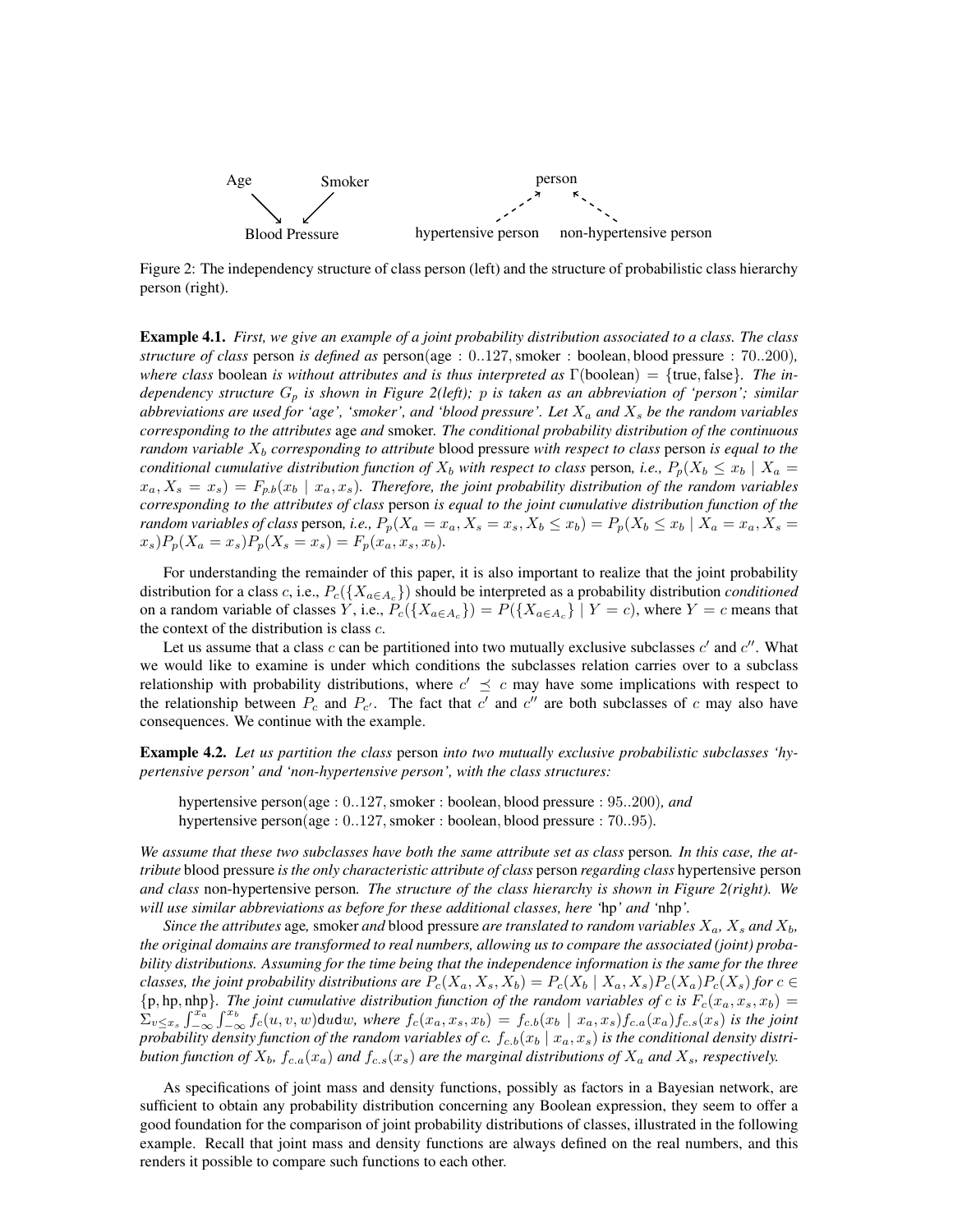Example 4.3. *We continue elaborating the idea. We assume that attribute blood pressure obeys a normal distribution in all classes, denoted by*  $X_b \sim \mathcal{N}(\mu_{c.b}, \sigma_{c.b}^2)$  *with*  $c \in \{p, hp, nhp\}$ *. The blood pressure of a* hypertensive person *is likely higher than the blood pressure of a* person*, and it is certainly higher than that a* non-hypertensive person*. Now let us assume that the variances of the normal distributions with respect to those classes are identical, i.e.,*  $\sigma_{p,b} = \sigma_{hp,b} = \sigma_{nhp,b}$ *. As the class set* {hp, nhp} *is a partition of class* person, then the following inequality of their means must holds:  $\mu_{nhp,b} \leq \mu_{p,b} \leq \mu_{hp,b}$ *. Therefore, the relation of the conditional cumulative distribution functions for* blood pressure *with respect to these three classes is*  $F_{hp,b}(x_b \mid x_a, x_s) \leq F_{p,b}(x_b \mid x_a, x_s) \leq F_{hhp,b}(x_b \mid x_a, x_s)$  *for all*  $x_a, x_s, x_b \in \mathbb{R}$ *. The attributes* age *and* smoker *are the parents of the characteristic attribute* blood pressure *(see Figure 2(left)) and their probability distributions may also vary in the subclasses in comparison with their distributions in class* person*. The following inequalities of the probability distributions of the attributes* age *and* smoker *with respect to the different classes are assumed to hold, i.e.*  $F_{hp,a}(x_a) \leq F_{p,a}(x_a) \leq F_{hhp,a}(x_a)$  and  $F_{hp,s}(x_s) \leq F_{p,s}(x_s) \leq F_{hhp,s}(x_s)$ , for all  $x_a, x_s \in \mathbb{R}$ .

In this example, it was possible to order the probability distributions of the random variables corresponding to the attributes, although these orders did not all respect the subclass relations between the associated classes.

**Example 4.4.** As a conclusion of the previous examples,  $F_{hp}(x_a, x_s, x_b) \leq F_p(x_a, x_s, x_b) \leq$  $F_{nhp}(x_a, x_s, x_b)$  *holds for all*  $x_a, x_s, x_b \in \mathbb{R}$ *, with* hp, nhp  $\preceq$  p, yielding an order that does not respect *the subclass relation between* nhp *and* p *but suggests the existence of derivable constraints.*

#### 4.2 Probability Distributions Constrained by Class Hierarchies

In the previous section, we used some examples to illustrate the idea that knowledge expressed by a class hierarchy may have implications for associated probability distributions. Now, we give a formal definition of probabilistic class hierarchies which will allow us to prove properties of class hierarchies that always hold. Note that we assume that in probabilistic class hierarchies, the attribute sets of a class and its subclasses are identical.

**Definition 4.5.** A probabilistic class hierarchy *is defined as a tuple*  $H_P = (C, \leq, S, X, P)$ *, where* X *denotes the set of random variables corresponding to the attributes defined in* S*,* P *is the set of the joint probability distributions of each class*  $c \in C$ *, and the definitions of*  $C$ *,*  $\preceq$  *and*  $S$  *remain the same as for standard class hierarchies* H*.*

Example 4.6. *The probabilistic class hierarchy defined in the examples of Section 4.1 contains the set of random variables, i.e.*  $X = \{X_a, X_s, X_b\}$ , and its associated set of the joint probability distributions with *respect to all different classes, i.e.,*  $P = \{P_p(X_a, X_s, X_b), P_{hp}(X_a, X_s, X_b), P_{nhp}(X_a, X_s, X_b)\}.$ 

We gave an example of a probabilistic class hierarchy in Section 4.1 using the assumption that the conditional probability distributions of the random variable corresponding blood pressure with respect to all three classes obey the normal distributions with the same variance. In fact, the following lemma shows that an important, general property holds for any probability distribution.

**Lemma 4.7.** Given the classes c, c', and c'' with  $c'$ ,  $c'' \preceq c$  and  $c = c' \dot{\cup} c''$ , let  $X_a$  be the random variable *corresponding to attribute*  $a \in A_c$ , then from  $P_{c'}(X_a) \leq P_c(X_a)$  it follows that  $P_{c''}(X_a) \geq P_c(X_a)$ , and *vice versa, for*  $X_a$  *either discrete or continuous.* 

*Proof.* We first define the probability distribution of classes, denoted by  $P(Y)$ . Let  $c', c'' \leq c$  be subclasses of c that partition c. Clearly,  $P(Y = c | E) = P(Y = c' | E) + P(Y = c'' | E)$ , for any event  $E$  (including the empty one). We use the definition of probability distributions conditioned on classes:  $P_c(X_a) = P(X_a | Y = c)$ . We wish to prove that from  $P_{c'}(X_a) \le P_c(X_a)$  it follows that  $P_{c''}(X_a) \ge$  $P_c(X_a)$ , and vice versa (where also  $\geq$  and  $\leq$  can be interchanged).

Using Bayes' rule:  $P(X_a | Y = c) = P(Y = c | X_a)P(X_a)/P(Y = c) \propto P(Y = c | X_a)/P(Y = c)$ c). Similarly,  $P(X_a | Y = c') \propto P(Y = c' | X_a) / P(Y = c')$ , and  $P(X_a | Y = c'') \propto P(Y = c')$  $c''$  |  $X_a$ )/ $P(Y = c'')$ . Important is to realize that in the proportionality expressions we left out the same constant:  $P(X_a)$ . Now, let us assume that  $P_{c'}(X_a) \le P_c(X_a)$ , then, as probabilities are positive numbers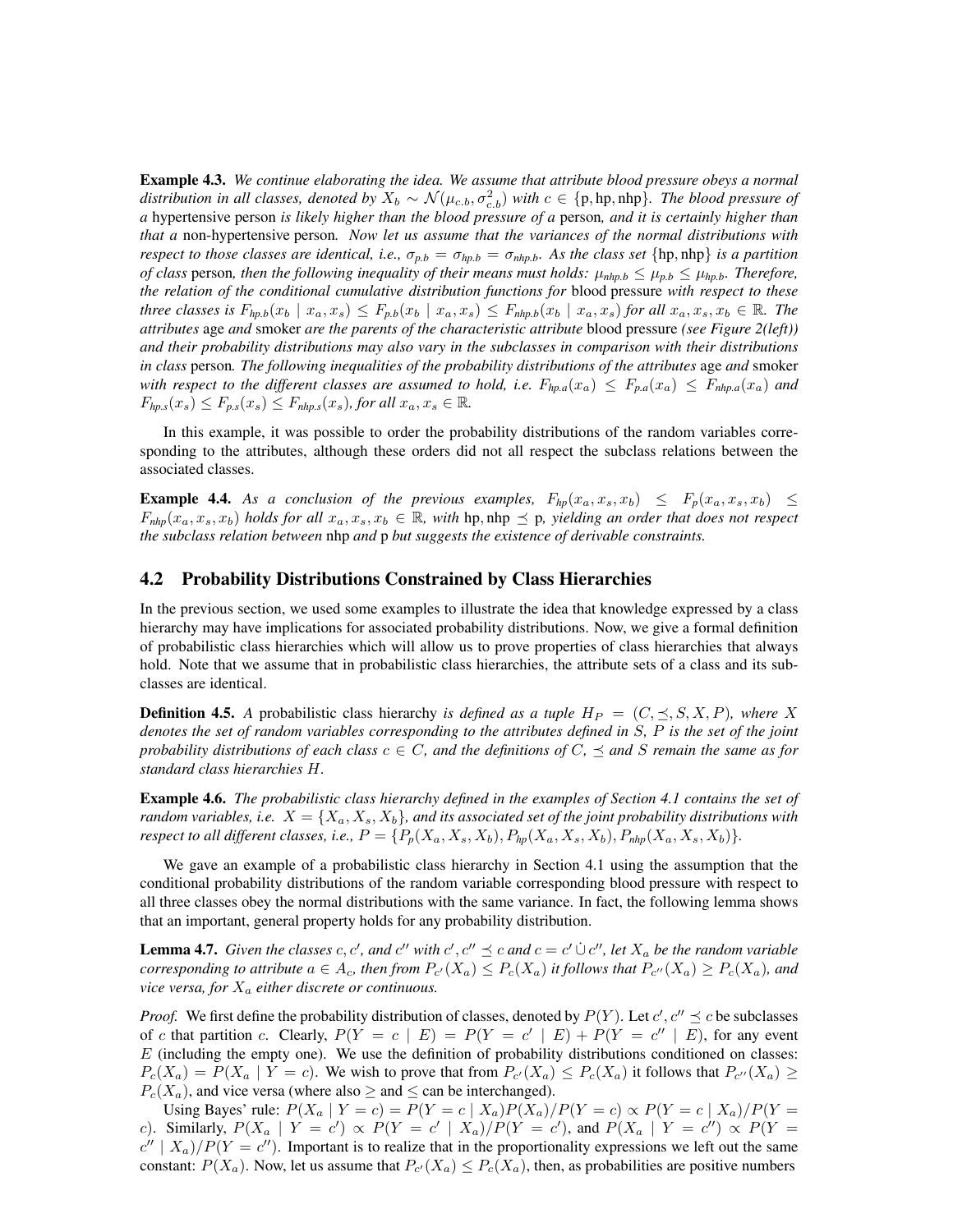$$
P_{c'}(X_a) \le P_c(X_a) \quad \Leftrightarrow \quad P(Y = c' \mid X_a) / P(Y = c') \le P(Y = c \mid X_a) / P(Y = c)
$$
  

$$
\Leftrightarrow \quad \alpha = P(Y = c' \mid X_a) / P(Y = c \mid X_a) \le \beta = P(Y = c') / P(Y = c).
$$

Note that  $0 \le \alpha \le \beta \le 1$ . Thus,  $P(Y = c' | X_a) = \alpha P(Y = c | X_a)$ , from which follows that  $P(Y = c'' \mid X_a) = P(Y = c \mid X_a) - P(Y = c' \mid X_a) = P(Y = c \mid X_a) - \alpha P(Y = c')$  $c \mid X_a$  =  $(1 - \alpha)P(Y = c \mid X_a)$ ; and  $P(Y = c') = \beta P(Y = c)$ , from which it follows that  $P(Y = c'') = P(Y = c) - P(Y = c') = P(Y = c) - \beta P(Y = c) = (1 - \beta)P(Y = c).$ 

We now need to compare  $P_c(X_a)$  and  $P_{c''}(X_a)$ . We have:

$$
P(X_a | Y = c'') \propto P(Y = c'' | X_a) / P(Y = c'') = \frac{(1 - \alpha)P(Y = c | X_a)}{(1 - \beta)P(Y = c)}.
$$

From  $0 \le \alpha \le \beta \le 1$  it follows that  $(1 - \alpha)/(1 - \beta) \ge 1$ , and  $P(X_\alpha | Y = c'') \ge P(X_\alpha | Y = c)$ . Hence,  $P_{c''}(X_a) \ge P_c(X_a)$ . The proof for  $P_{c'}(X_a) \ge P_c(X_a)$  is similar.  $\Box$ 

Lemma 4.7 also holds if the partition of a class has an arbitrary size. Because of the equivalence between the probability distribution of a random variable and its distribution function, we obtain the following, *weaker* corollary, that, however allows to express a generic property.

**Corollary 4.8.** Given a class c which is partitioned into a set of classes C, if  $X_a$  is the random variable *corresponding to attribute* a*, the following inequality of conditional cumulative distribution functions holds for all*  $a \in A_c$  *and*  $x_a, x_{a'} \in \mathbb{R}$ *:* 

$$
\min_{c' \in C} \{ F_{c',a}(x_a \mid \{x_{a' \in \pi_{c'}(a)}\}) \} \leq F_{c,a}(x_a \mid \{x_{a' \in \pi_c(a)}\}) \leq \max_{c' \in C} \{ F_{c',a}(x_a \mid \{x_{a' \in \pi_{c'}(a)}\}) \}.
$$

*Furthermore, this property also applies to the joint cumulative distribution functions, so that*

$$
\min_{c' \in C} \{ F_{c'}(\{x_{a \in A_c}\}) \} \le F_c(\{x_{a \in A_c}\}) \le \max_{c' \in C} \{ F_{c'}(\{x_{a \in A_c}\}) \}
$$

*holds for all*  $a \in A_c$  *and*  $x_a \in \mathbb{R}$ *.* 

A related question is whether we can actually derive probabilistic information from the subclasses for a given class. The following lemma concerns expected values of random variables for a partition of a given class c.

**Lemma 4.9.** Let C be a partition of class c and  $\alpha_{c'} = P(Y = c')$  be the weight of the subclass  $c' \in C$ regarding class  $c$ , with  $\sum_{c'\in C}\alpha_{c'}=1.$   $X_a$  denotes the random variable corresponding to attribute  $a\in A_c$ *and the random variable* Y *determines the context of the distribution. The properties of the* expected values *of*  $X_a$  *with respect to class c, denoted by*  $E_c(X_a)$ *, are:* 

- $E_c(X_a) = \sum_{c' \in C} \alpha_{c'} E_{c'}(X_a)$ , if  $X_a$  is discrete and  $E_{c'}(X_a) = \sum_{x_a} x_a P_{c'}(X_a = x_a)$  is the expected value of  $X_a$  with respect to class  $c'$ , where  $P_{c'}(X_a = x_a)$  is the probability distribution of  $X_a$  with respect to  $c'$ ;
- $E_c(X_a) = \int_{-\infty}^{\infty} x_a f(x_a) dx_a = \sum_{c' \in C} \alpha_{c'} \int_{-\infty}^{\infty} x_a f_{c'}(x_a) dx_a$ , if  $X_a$  is continuous,  $f_c(x_a)$  and  $f_{c'}(x_a)$  are the density functions of a with respect to class c and class  $c'$ , respectively.

*Proof.* Since *C* is a partition of *c*,  $P(Y = c) = \sum_{c' \in C} P(Y = c') = 1$ . Therefore,  $\sum_{c' \in C} \alpha_{c'} = 1$ . If  $X_a$ is a discrete random variable, then

$$
E_c(X_a) = \sum_{x_a} x_a P(X_a = x_a | Y = c) = \sum_{x_a} x_a P(X_a = x_a | Y = c) P(Y = c) \langle \text{as } P(Y = c) = 1 \rangle
$$
  
\n
$$
= \sum_{x_a} x_a P(X_a = x_a, Y = c) = \sum_{c' \in C} \sum_{x_a} x_a P(X_a = x_a, Y = c') \langle \text{as } c = \bigcup_{c' \in C} c' \rangle
$$
  
\n
$$
= \sum_{c' \in C} \sum_{x_a} x_a P(X_a = x_a | Y = c') P(Y = c') = \sum_{c' \in C} E_{c'}(X_a) P(Y = c')
$$
  
\n
$$
= \sum_{c' \in C} \alpha_{c'} E_{c'}(X_a) \langle \text{as } \alpha_{c'} = P(Y = c') \rangle.
$$